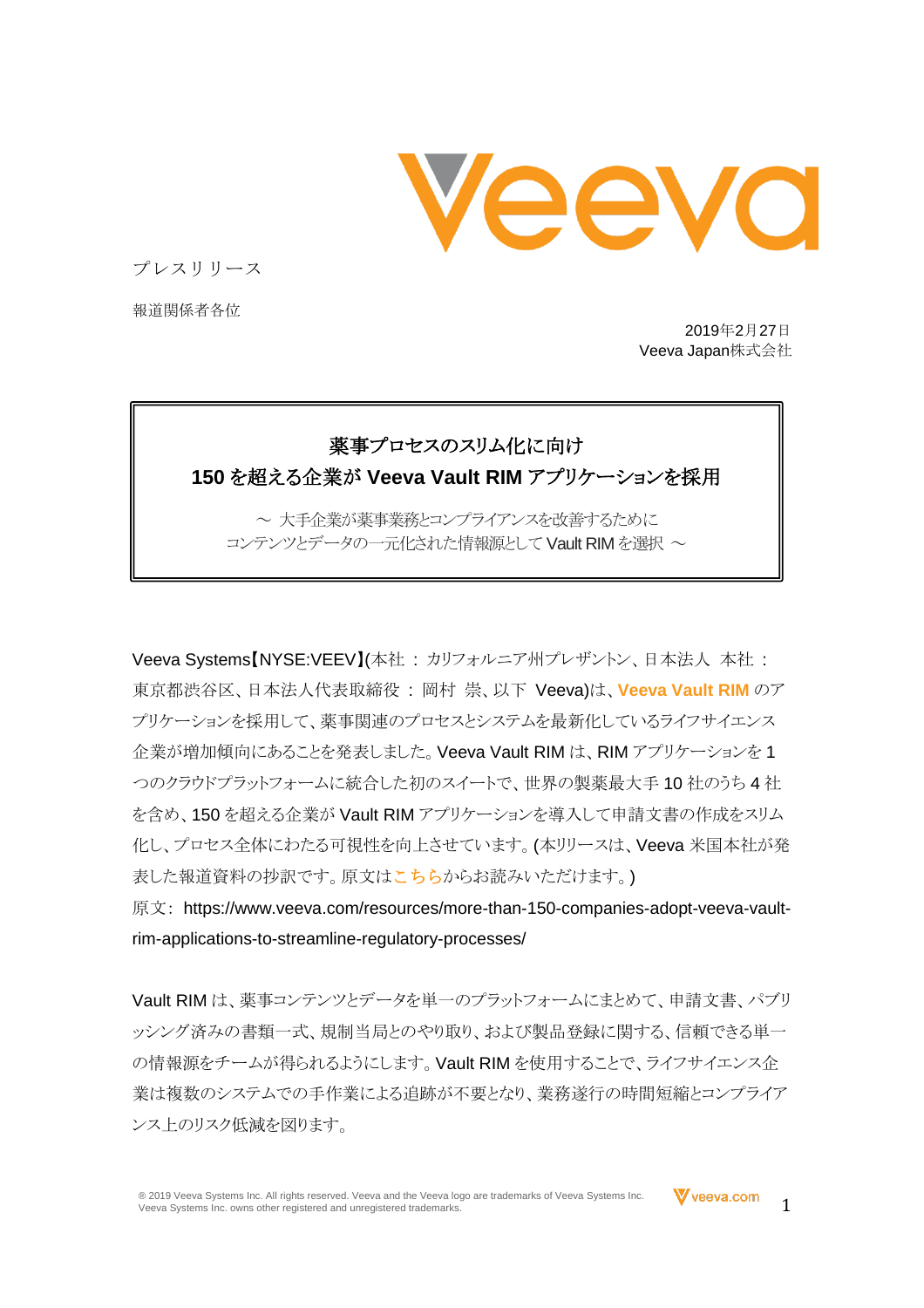Vault RIM アプリケーションスイートに加わった最新の **[Veeva Vault Submissions](https://www.veeva.com/jp/products/vault-submissions-publishing/)  [Publishing](https://www.veeva.com/jp/products/vault-submissions-publishing/)** は、パブリッシングプロセスと文書の計画、作成、および承認を単一のシステムに 統合し、申請文書作成プロセス全体をスリム化する新しいアプローチです。これにより、お客様 は薬事申請資料の準備と提出を大幅にスピードアップできます。例えば Melinta Therapeutics 社は、申請文書の作成にかかる時間を半分に削減し、Vault Submissions Publishing を使い始めて最初の 2 か月で 100 件の申請書類をパブリッシングしました。

Vault Submissions Publishing を使用すると、常に同時並行で行われるパブリッシングプロセ スが可能になり、パブリッシングステップがより短期間で完了します。それにより、バリデーショ ンに関する問題をより迅速に特定・修正できるようになり、効率およびコンプライアンスの向上 を実現できます。同時並行で行われるパブリッシングによって、複数のシステム間で文書を手 作業で移動させる必要がなくなるため、文書の移動は、書類一式が規制当局に直接送られる 際の1回で済むようになります。

Melinta 社の薬事業務担当ディレクターである Shelly Plapp 氏は次のように述べています。 「常に同時並行で行われるパブリッシングモデルによって、薬事チームは申請文書を作成する ときにあらゆるエラーを特定し、ソースデータへのリンク切れにも対処できるようになりました。そ のため、チームが無駄な時間を費やして再パブリッシングのプロセスを何度も繰り返す必要は なくなりました。パブリッシングの準備ができた時点で申請文書の品質チェックは済んでおり、 問題のないことが確認されているのです。

Veeva Vault RIM 担当ヴァイスプレジデントの John Lawrie は次のように述べています。 「Veeva のイノベーションが、世界中のライフサイエンス業界で RIM に変革をもたらしていま す。統合された単一のシステムにより薬事業務をスリム化して申請を迅速化することで、企業が いかに大きなメリットを得られるかを、Melinta 社の素晴らしい事例が示しています。」

Veeva Vault RIM Suite には、**[Vault Registrations](https://www.veeva.com/jp/products/vault-registrations/)**、**[Vault Submissions](https://www.veeva.com/jp/products/vault-submissions/)**、**[Vault](https://www.veeva.com/jp/products/vault-submissions-publishing/)  [Submissions Publishing](https://www.veeva.com/jp/products/vault-submissions-publishing/)**、および **[Vault Submissions Archive](https://www.veeva.com/jp/products/vault-submissions-archive/)** が含まれています。ま た、Vault RIM が含まれている **[Veeva Development Cloud](https://www.veeva.com/jp/products/development-cloud/)** は、臨床試験、薬事、および品 質の各業務用アプリケーションの統合スイートであり、企業が研究開発から製造までのビジネ スプロセスをエンドツーエンドに実施できるよう支援します。

2